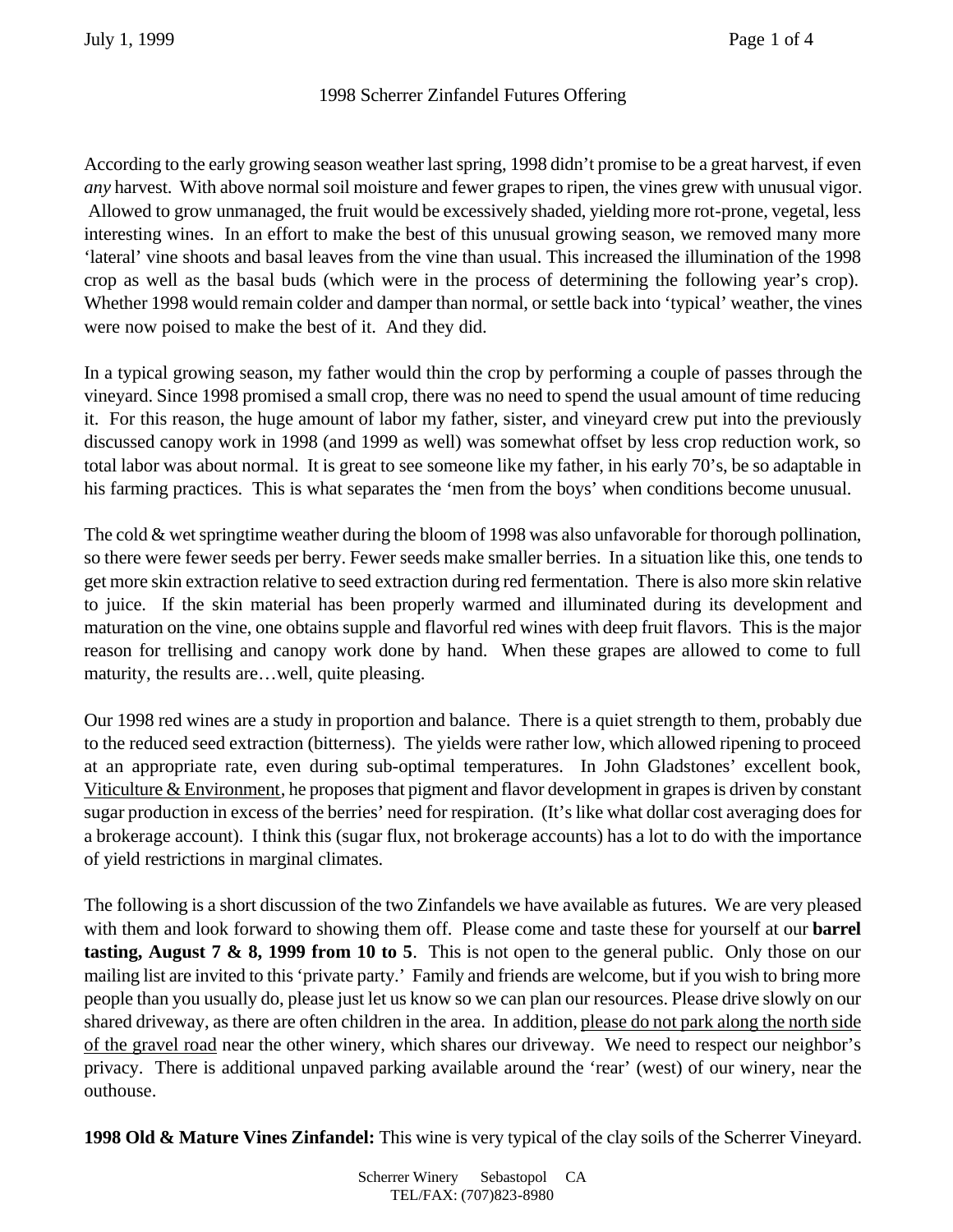## 1998 Scherrer Zinfandel Futures Offering

It has great balance, concentration, and continuity. Interestingly, the components were rather angular and tannic immediately after fermentation. The synthesis of these elements has become rather velvety and sensual. It is as much fun to drink as it was to make. While 1998 was a much different growing season, this wine reminds me quite a bit of the 1996 'Old & Mature' Zinfandel at the same stage. Considering the low yields, and the growth of our Zinfandel futures program, there will probably not be much, if any, available for retail sale from us upon release. *Estimated retail at release: \$26 per bottle. Futures price: \$210 per case.*

**1998 Shale Terrace Zinfandel:** The Zin voted most likely to impersonate Pinot, this wine reminds me of a raspberry-rhubarb tart. It is focused & refreshing, while approaching ethereal. Enough for nebulous descriptions, just come and taste it for your self. Yields were low in this area as well, so this will probably not be available for retail sale by the bottle in April. *Estimated retail at release: \$22 per bottle. Futures price: \$180 per case.*

Both these 1998 Zinfandels were made using the same basic techniques as in the past vintage with one exception. Being self-employed for the first time, I was able to absolutely focus on our own fermentations in order to 'raise' them according to my perception of their own personality of origin. As future vintages unfold, I expect that there will be certain areas of the vineyard which demonstrate consistent and unique personality worthy of separate bottling. Of course, this should only be done for the right reasons and after sufficient study. I certainly don't want to sacrifice the balance and complexity of future 'Old & Mature Vines' Zinfandels. The 1997 'Special cuvée' came to be because it was great on its own, but hurt the 'Old & Mature' Zin when included. By contrast, in 1998 this area fit perfectly into the blend, as usual. So, it may be some time before you see new separate bottlings from the Scherrer Vineyard besides the 'Shale Terrace' and 'Old & Mature Vines'.

**Non-Zinfandel update:** With the 1997 vintage I began working with both Chardonnay and Cabernet Sauvignon from the family's vineyard. I appreciate the overwhelmingly positive feedback on the 1997 Chardonnay, released last April. The good news is that there is a little more in store from 1998, of which I am even more excited than its predecessor. The 1997 Cabernet Sauvignon continues to do nicely in barrels. It should definitely be worth the wait, though.

I have also had the good fortune to be allowed to work with our first non-Scherrer vineyard under our own label. From Don & Patricia Helfer's vineyard on Vine Hill road in Sebastopol, the entire production of their Chardonnay vineyard in 1998 gave us…two whole barrels of wine. I'm tempted to keep it all for myself, but the time I'd have to spend in purgatory will probably make me share. More on this and other new things on the horizon (can you say Pinot?) will be announced in April.

**The wackiness continues.** You have probably heard enough about what the 'Evil Empire' and its unholy alliance with opportunistic, ignorant politicians are doing to limit access outside California to uncommon wines, so there's no need to cover it here. The bottom line is this: **We can only set up futures purchases for either pickup at our open house in April, or shipping to the legal or 'reciprocal states' listed on the order form.** If you live in a 'shipping-challenged' state, and set up your futures purchase for pick-up, you can find a 'legal' destination between now and April, then have it shipped. Alternatively, there are thirdparty shipping companies with more options for shipment since unlike a winery, they don't have a Federal